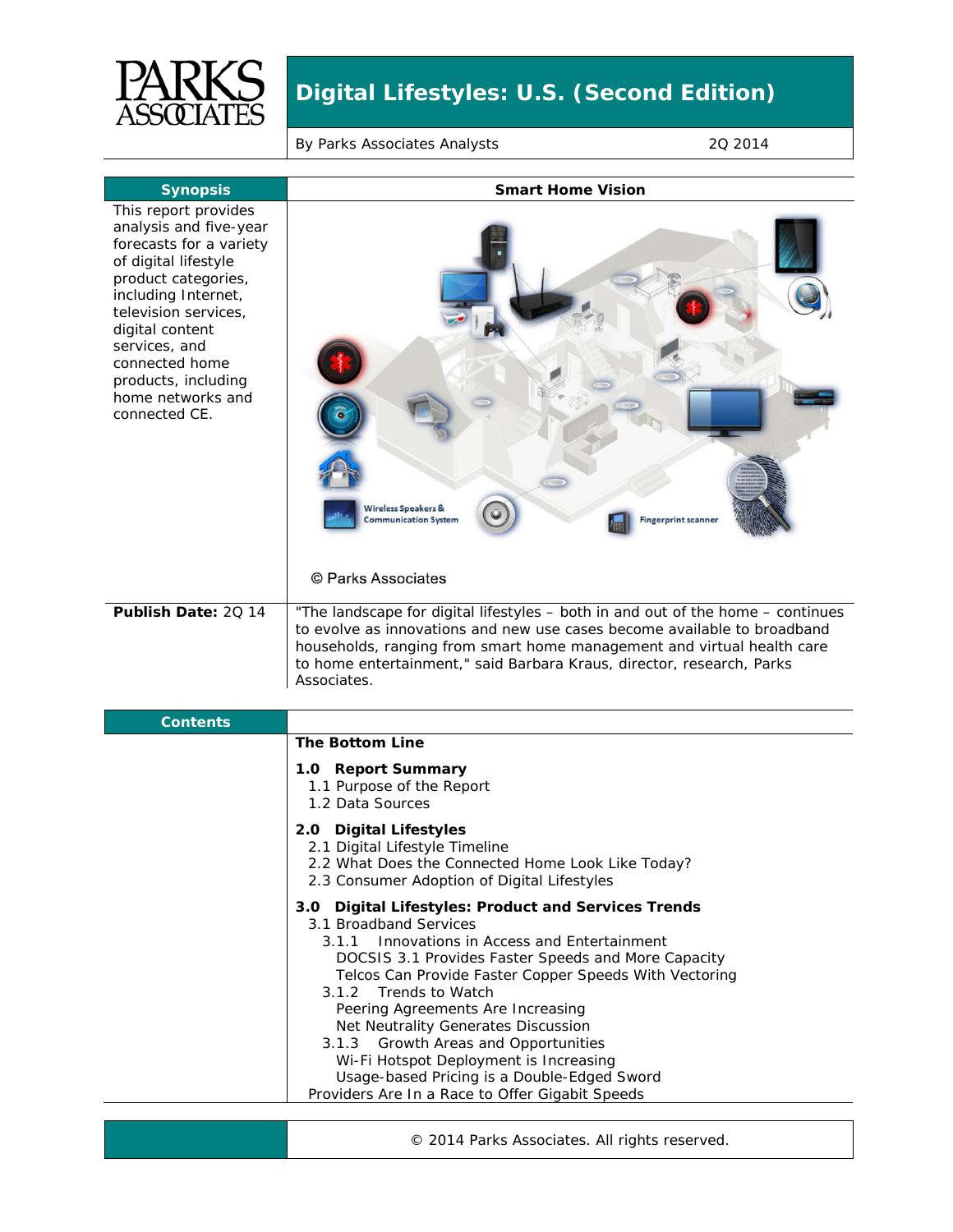

By Parks Associates Analysts 2Q 2014

| 3.2 Pay-TV Services                                                 |
|---------------------------------------------------------------------|
| 3.2.1 Innovation in Pay-TV Services                                 |
| Video Compression Preserves Bandwidth                               |
| Providers Are Moving to Master-Client STBs                          |
| 3.2.2 Trends to Watch                                               |
| The Pay-TV Industry is Consolidating                                |
| Netflix Partners with Cable Providers                               |
| TV Everywhere Enters a New Phase                                    |
| 3.2.3 Growth Areas and Opportunities                                |
| The Aereo Decision Has the Potential to Change the Pay-TV Landscape |
| Pay-TV Providers Are Offering OTT Services                          |
| 3.3 Digital Media                                                   |
| 3.3.1 Innovations in Digital Media                                  |
| Video Quality Gets Better with 4K/UHD                               |
| Multiscreen Services and Apps Are Playing an Important Role         |
| Pay-TV Providers Are Implementing New Content Discovery Options     |
| 3.3.2 Trends to Watch                                               |
| End-to-End Digital Video Solutions Growing in Importance            |
| Content Owners Continue to Focus on Rights Protections              |
| Growth Areas and Opportunities<br>3.3.3                             |
| Digital Multiplatform Services Are Growing                          |
| Content Costs Continue to Rise                                      |
| Diverse Content Outlets Are Opening Up Opportunities                |
| 3.4 Advanced Advertising Trends & Innovations                       |
| Innovations in Advanced Advertising<br>3.4.1                        |
| Sync-to-Broadcast Technologies Enhance Promotion and Advertising    |
| 3.4.2 Trends to Watch                                               |
| ACR-enabled Smart TV Advertising is Gaining Attention               |
| Apps Are No Longer a Niche Advertising Channel                      |
| Multiscreen Video Engagement is on the Rise                         |
| Growth Areas and Opportunities<br>3.4.3                             |
| Smart TV Adoption Will Increase Addressable Market for Advertising  |
| Mobile Advertising is Growing                                       |
| Demand for Multiscreen Video Engagement is Growing                  |
| 3.5 Mobile Services and Devices                                     |
| Innovations in Mobile Services and Devices<br>3.5.1                 |
| Mobile Network Management and Optimization Challenges Addressed     |
| 3.5.2 Trends in Mobile Services and Devices                         |
| U.S. Market LTE Adoption Accelerates                                |
| Data Plan Competition Intensifies                                   |
| Carriers Develop New Strategies for Device Pricing and Upgrades     |
| Smartphone Adoption Drives New Mobile Lifestyle                     |
| Mobile Apps are Changing Mobile Entertainment                       |
| 3.5.3 Growth Areas and Opportunities                                |
| Mobile Commerce and Payments Open Up New Opportunities              |
| Wearables Emerge as a New Growth Market                             |
| The Tablet Market Has Potential to Replace the PC                   |
| 3.6 Connected CE and Platforms                                      |
| Innovation in Connected CE<br>3.6.1                                 |
| Virtual Reality Can be a Game Changer                               |
| New TV Innovation is Unlikely to Drive an Upgrade Cycle             |
| <b>Trends to Watch</b><br>3.6.2                                     |
| Internet-to-TV Connections Will Continue to Grow                    |
|                                                                     |
| Personal Computer Penetration Will Continue to Decline              |

© 2014 Parks Associates. All rights reserved.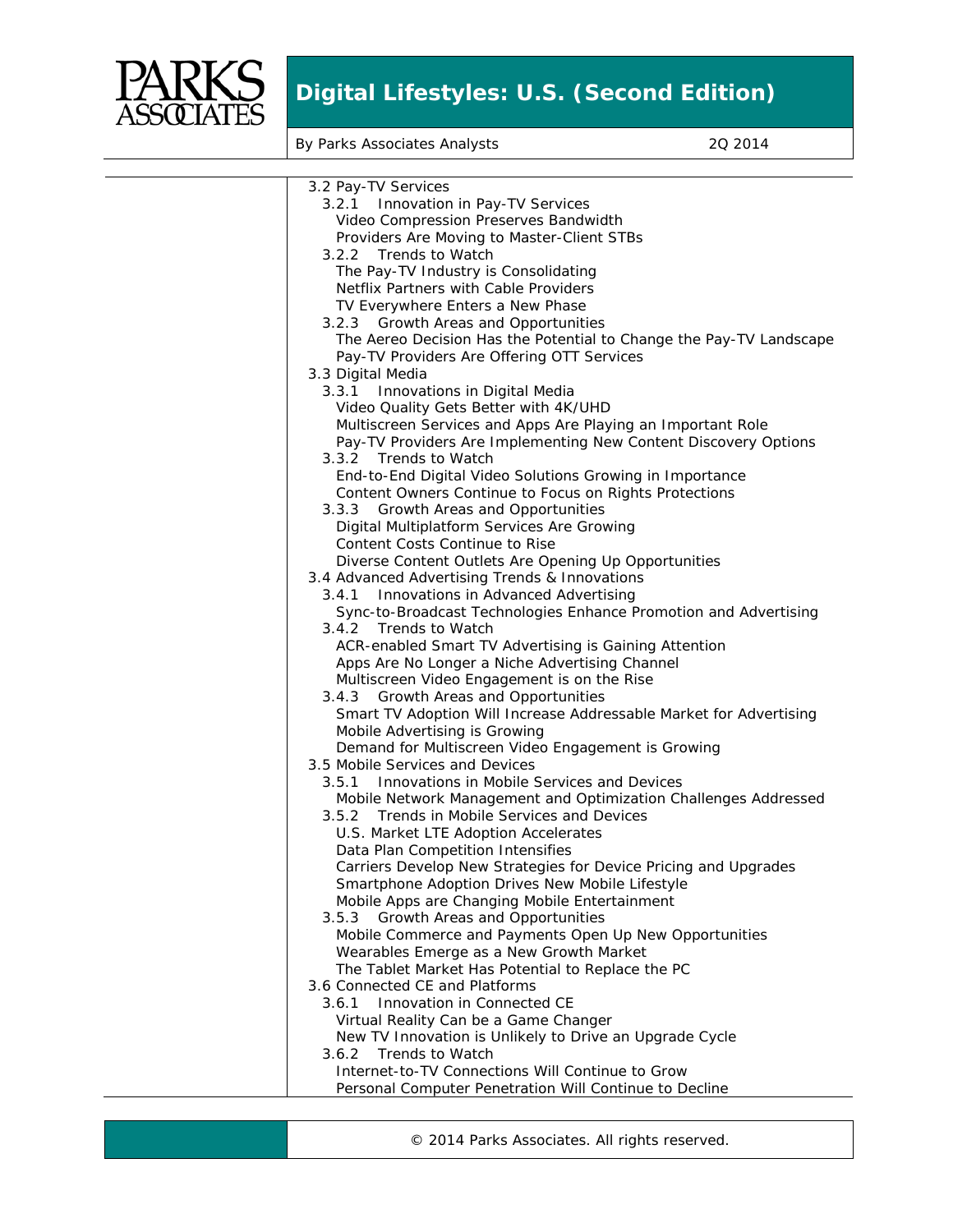

By Parks Associates Analysts 2Q 2014

| Operators and CE Makers Will Collaborate on the User Experience<br>3.6.3 Growth Areas and Opportunities                       |
|-------------------------------------------------------------------------------------------------------------------------------|
| TV Growth is in Larger Screens                                                                                                |
| Streaming Media Players Have Room to Grow                                                                                     |
| 3.7 Digital Health and Fitness                                                                                                |
| 3.7.1 Innovations in Digital Health                                                                                           |
| 3.7.2 Trends to Watch                                                                                                         |
| Demographics Drive Demand for Digital Health Products and services                                                            |
| Home Health Monitoring Becomes Part of Coordinated Care                                                                       |
| PERS Platform Transformation is Underway                                                                                      |
| Consumer Interest in Wellness and Fitness Products Continues to Grow                                                          |
| 3.7.3 Growth Areas and Opportunities                                                                                          |
| Healthcare Practices are Transitioning to Coordinated Care Models                                                             |
| PERS and Independent Living Systems are Going Mobile                                                                          |
| Wearables for Wellness and Fitness Are Attractive to Consumers                                                                |
| The Convenience of Virtual Care Provides New Technology                                                                       |
| Opportunities                                                                                                                 |
| 3.8 Smart Home Systems and Services                                                                                           |
| 3.8.1 Innovations in Smart Home Systems and Services<br>Cloud Services Will Enable Differentiation and Operational Efficiency |
| Personalized Recommendations and Advertising Will Grow                                                                        |
| Real-Time Data Analytics Will Change the Game                                                                                 |
| 3.8.2 Trends to Watch                                                                                                         |
| Individual Sensor Products Will Consolidate                                                                                   |
| Software Will Become the Main Differentiator for Smart Devices                                                                |
| 3.8.3 Growth Areas and Opportunities                                                                                          |
| Data Analytics Will Create a Seamless User Experience                                                                         |
| Horizontal Interoperability Will Increase the Value of the Internet of                                                        |
| <b>Things</b>                                                                                                                 |
| Integrating Unstructured Information is a Huge Opportunity                                                                    |
| 3.9 Consumer Tech Support                                                                                                     |
| Innovation in Consumer Tech Support<br>3.9.1                                                                                  |
| Automating Tech Support Will Increase Efficiency and Reduce Error                                                             |
| 3.9.2<br>Trends to Watch                                                                                                      |
| Tier-0 Support Will Reduce Calls and Lower Labor Costs<br>Warranty Services Are Bundled With Tech Support Packages            |
| 3.9.3 Growth Areas and Opportunities                                                                                          |
|                                                                                                                               |
| 4.0 Digital Lifestyles - Optimizing Growth Opportunities                                                                      |
| 4.1 Cloud Services                                                                                                            |
| 4.2 Real-Time Data Analytics                                                                                                  |
| 4.3 Smartphones as a Primary Digital Lifestyles Controller                                                                    |
| 4.4 Device Interoperability<br>4.5 Content Streaming                                                                          |
| 4.6 Mobile Commerce                                                                                                           |
|                                                                                                                               |
| 5.0 Core Industry Forecasts                                                                                                   |
| 5.1 Broadband Services                                                                                                        |
| 5.2 Smartphones                                                                                                               |
| 5.3 Connected CE Devices                                                                                                      |
| 5.4 Smart Home Services                                                                                                       |
| Index                                                                                                                         |
|                                                                                                                               |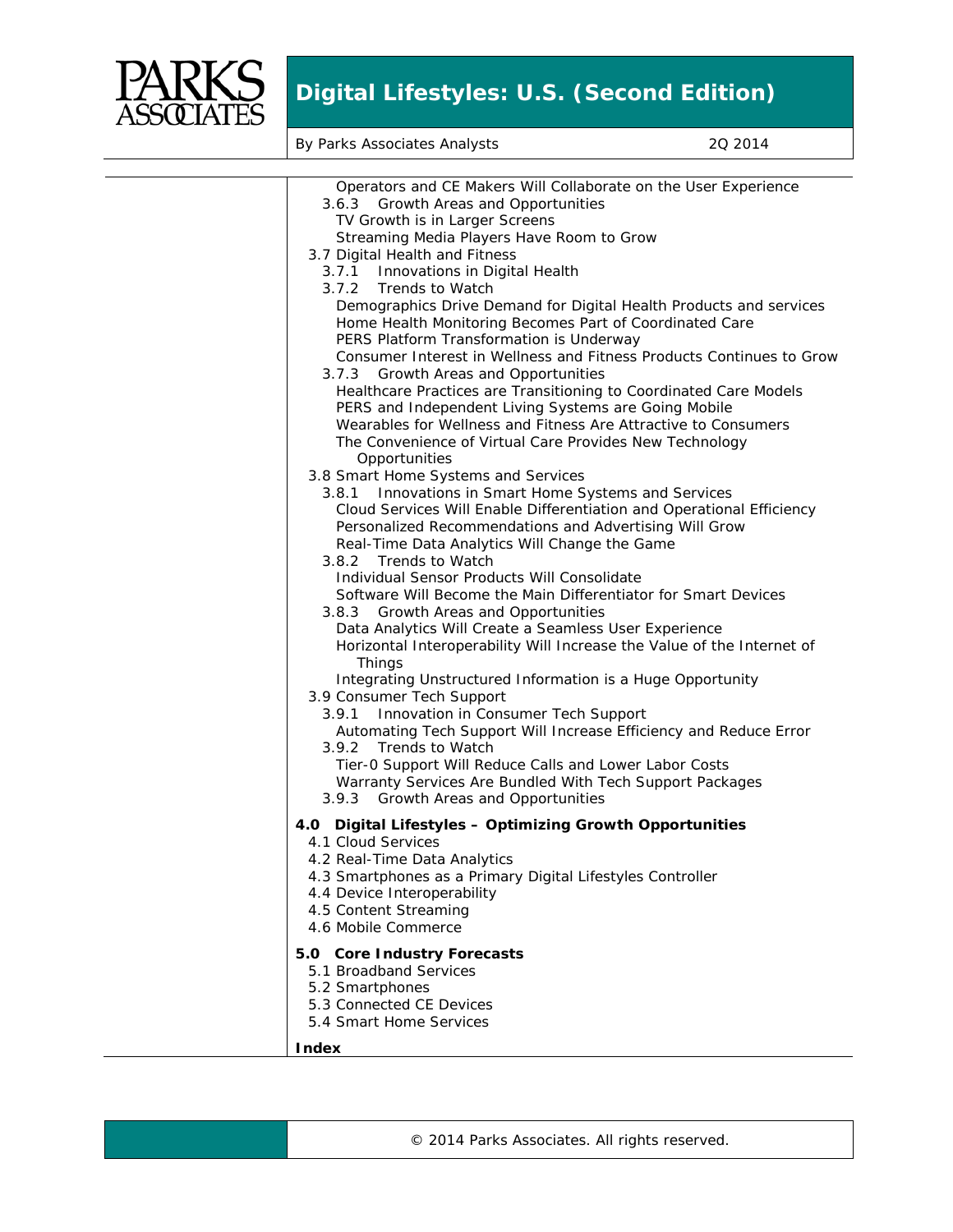

By Parks Associates Analysts 2Q 2014

| <b>Figures</b> |                                                                                    |
|----------------|------------------------------------------------------------------------------------|
|                | The Digital Lifestyle Timeline                                                     |
|                | The Connected Home                                                                 |
|                | Number and Type of Devices in the Average Connected Home                           |
|                | Consumer Electronics Adoption (2009 - 2014)                                        |
|                | Percentage of Broadband Households Connecting CE Devices to the TV and<br>Internet |
|                | Video Consumption by Platform (2010 - 2014)                                        |
|                | Consumer Intentions to Buy a Smart Home Control Device                             |
|                | U.S. Broadband Households and Penetration                                          |
|                | Most Popular Video Services for Connected CE Devices                               |
|                | Relative Importance of Services in Bundle                                          |
|                | U.S. Pay-TV Households and Penetration (2010 - 2013)                               |
|                | Awareness of TV Everywhere Service                                                 |
|                | Video Viewing Habits (2011 - 2013)                                                 |
|                | Most Important Video Sources by Age                                                |
|                | U.S. TV Households, Smart TV HHs & ACR-enabled Smart TV HHs 2014-2018              |
|                | U.S. Mobile App Revenues                                                           |
|                | Network Management and Optimization                                                |
|                | U.S. LTE Rollouts                                                                  |
|                | Shared Data Plan Adoption in the U.S.                                              |
|                | Tier 1 Wireless Carrier Upgrade Programs                                           |
|                | U.S. Smartphone Penetration (2010 - 2014)                                          |
|                | Mobile App Usage by Smartphone OS                                                  |
|                | Mobile Commerce/Payment/Banking App Use                                            |
|                | Preferred Device Platforms for Digital Activities                                  |
|                | Most Frequently Used Connected CE Device                                           |
|                | <b>Flat-Panel TV Penetration</b>                                                   |
|                | U.S. Households with Internet-Connected CE (2010 - 2014)                           |
|                | Screen Sizes of Flat Panel and Smart TVs                                           |
|                | U.S. Patient Population with Common Chronic Conditions                             |
|                | Smart Home Service Provider's Approach to Safety and Security                      |
|                | Layers of Data Analytics and Value Added Services                                  |
|                | <b>Automation Strategies</b>                                                       |
|                | Forecast: U.S. Broadband Households                                                |
|                | U.S. Smartphone Sales Forecast                                                     |
|                | U.S. Streaming Media Player Unit Sales Forecast                                    |
|                | U.S. Smart TV Unit Sales Forecast                                                  |
|                | U.S. Smart Home Controller Unit Sales Forecast                                     |